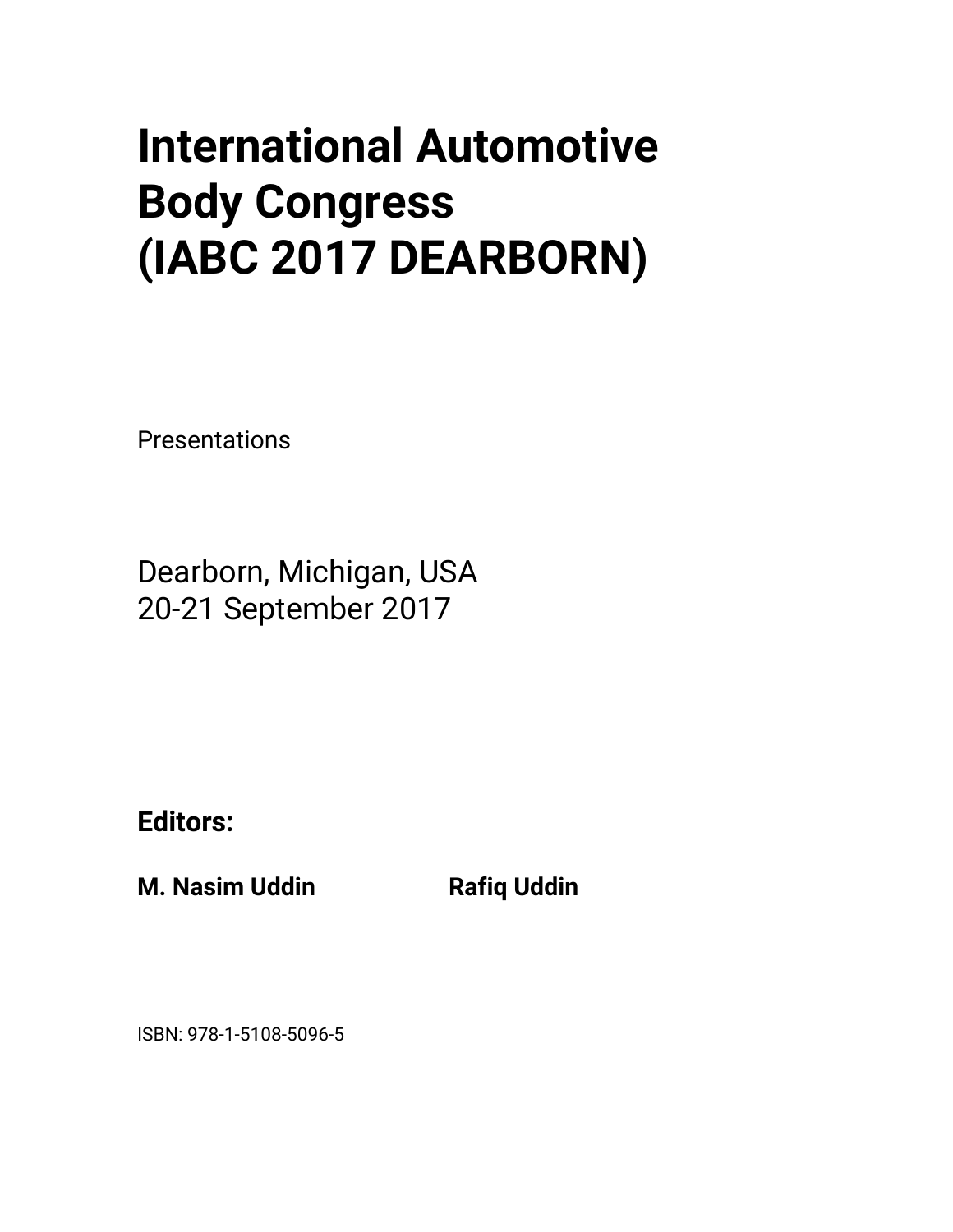**Printed from e-media with permission by:** 

Curran Associates, Inc. 57 Morehouse Lane Red Hook, NY 12571



**Some format issues inherent in the e-media version may also appear in this print version.** 

Copyright© (2017) by Global Automotive Management Council (GAMC) All rights reserved.

Printed by Curran Associates, Inc. (2018)

For permission requests, please contact Global Automotive Management Council (GAMC) at the address below.

Global Automotive Management Council (GAMC) 5340 Plymouth Road, Suite 205 Ann Arbor, Michigan, USA 48105

Phone: (734) 997-9249 Fax: (734) 786-2242

samanthaj@gamcinc.com

## **Additional copies of this publication are available from:**

Curran Associates, Inc. 57 Morehouse Lane Red Hook, NY 12571 USA Phone: 845-758-0400 Fax: 845-758-2633 Email: curran@proceedings.com Web: www.proceedings.com